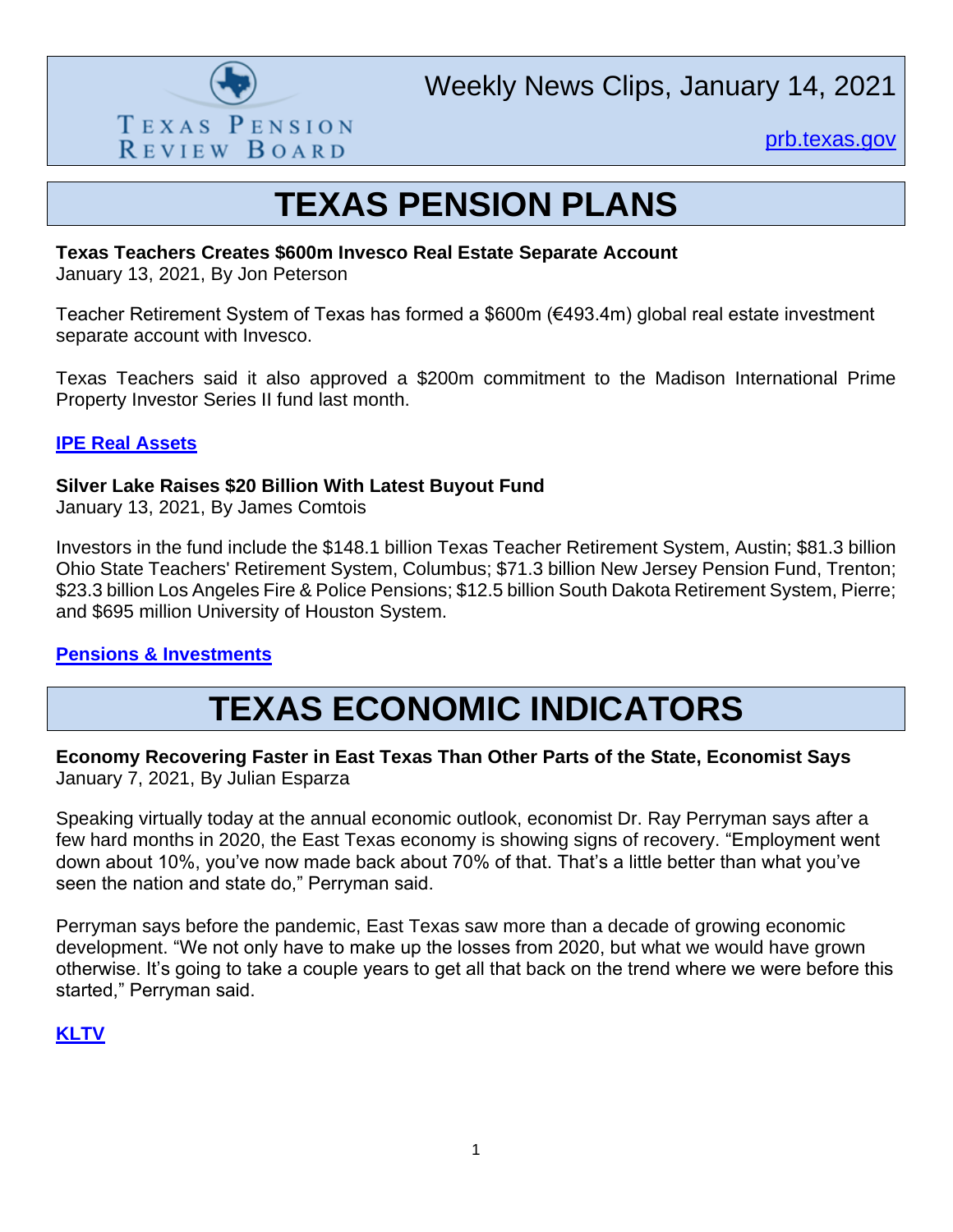## **Recession Cuts How Much Lawmakers Can Spend With the Next State Budget, But Decrease Isn't as Bad as Feared**

January 11, 2021, By Mitchell Ferman

Texas lawmakers will enter the legislative session this week with an estimated \$112.5 billion available to allocate for general-purpose spending in the next two-year state budget, a number that's down slightly from the current budget but is significantly higher than what was estimated this summer when the coronavirus began to devastate the economy.

Texas Comptroller Glenn Hegar announced that number Monday in his biennial revenue estimate, which sets the amount lawmakers can commit to spending when they write a new budget this year. But he acknowledged that Texas' economic future remains "clouded in uncertainty" and that numbers could change in the coming months.

## **[Texas Tribune](https://www.texastribune.org/2021/01/11/texas-legislature-state-budget/)**

#### **San Antonio Named One of Top Markets in National Real Estate Survey; Experts Discuss City's Potential**

January 13, 2021, By Mitchell Parton

San Antonio is among the top cities in the nation in real estate investment and development prospects, according to a recent survey from the Urban Land Institute.

San Antonio ranked No. 12 in overall real estate prospects, jumping 12 spots up from No. 24 last year. It ranked among the top 10 cities for homebuilding prospects at No. 6. The report cites San Antonio's advantages as its "low cost of living, high quality of life and opportunity for business growth."

## **[San Antonio Business Journal](https://www.bizjournals.com/sanantonio/news/2021/01/13/san-antonio-named-one-of-top-markets.html)**

# **NATIONAL PENSION, INVESTMENTS & LEGAL**

## **US Pension Spending Supports \$1.3 Trillion in Economic Output**

January 12, 2021, By Michael Katz

According to a report from the National Institute on Retirement Security (NIRS), private and public sector DB pensions in the US generated \$1.3 trillion in total economic output in 2018, supported nearly 7 million US jobs, and added nearly \$192 billion to federal, state, and local government coffers.

The NIRS study is intended to quantify the economic impact of pension payments in the US and estimate the employment, output, value added, and tax impacts of pension benefit expenditures at the national and state levels.

## **[Chief Investment Officer](https://www.ai-cio.com/news/us-pension-spending-supports-1-3-trillion-economic-output/)**